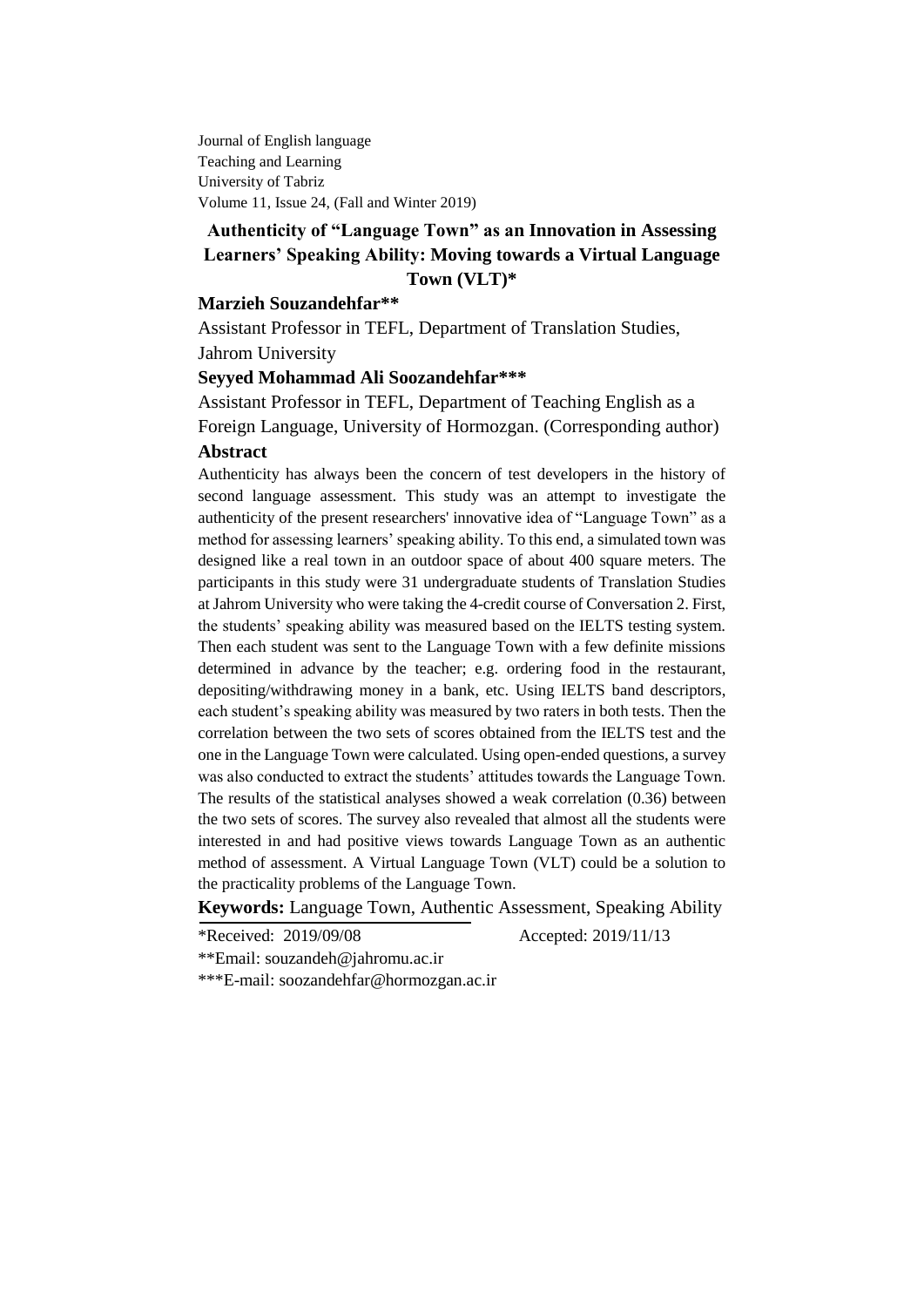## **Introduction**

The major problem of teachers and learners of a second language, particularly those who deal with the language for the purpose of using it in the real context of the target language community, is the lack of authenticity of the teaching and testing methods. As a result, such approaches do not prepare the students appropriately for the real and challenging tasks which, in addition to syntax, language functions, fluency and coherence, pronunciation, range of lexis, demand other vital context-dependent competencies, such as pragma-linguistics, sociolinguistics, etc. In fact, the history of language testing is, to a large extent, the history of attempts to bridge the gap between tests and reallife language use. It is the history of progress towards more authenticity in language testing (Ingram, 2003, p. 4).

Considering the IELTS test as one of the most recent developments in the field of language testing, second language teachers have a tendency to use this test for assessing their students' general competence, including their speaking ability. However, different studies have revealed that in spite of an overall positive response to the test, the results of the IELTS tests cannot truly predict the learners' success in the real context of the target language community (Allwright & Banerjee, 1997; Cotton & Conrow, 1998; Hill, Storch, & Lynch, 1999; Kerstjen & Nery, 2000; Moore & Morton, 1999). This situation is even exacerbated when it comes to testing the learners' speaking ability. For example, Paul (2007) suggested that language production at a micro level similar to that in IELTS Speaking Test tasks is not necessarily an indicator of overall language adequacy at a macro level. Most directly, Rea-Dickins, Keily, and Yu (2007) found the Speaking Module to be a poor predictor of test takers' future academic performance. Rea-Dickins et al. (2007) added that even when students' scores on the sub-skills of the test fulfill a program's admission requirements, students are found to lack critical thinking and evaluative skills.

Furthermore, Ducasse and Brown (2011) indicated that the structured nature of the IELTS speaking interviews appears to limit the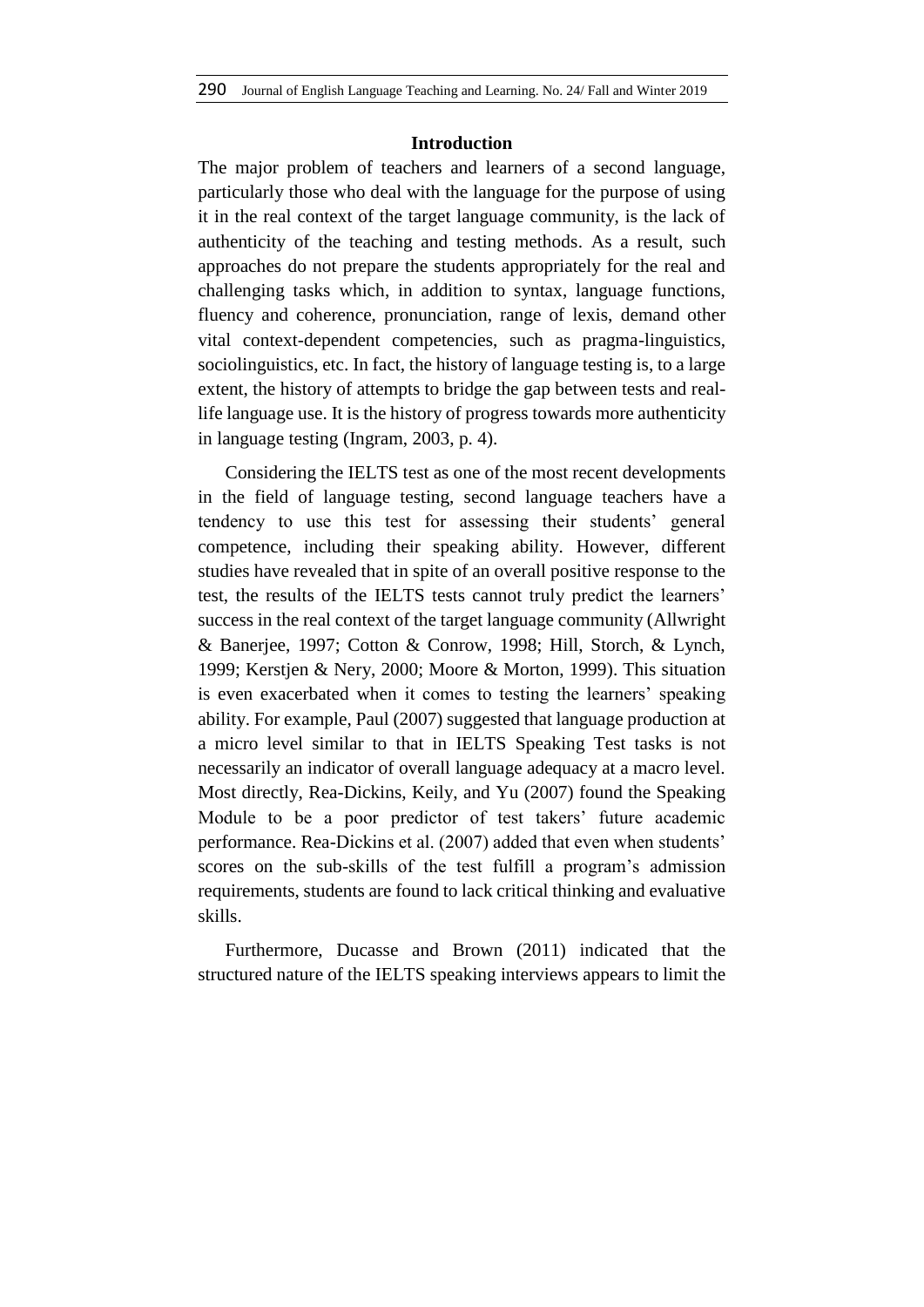ability of interviewers to elicit a broader range of interactional functions, even with more proficient speakers. They argued that as candidates are only required to respond to direct questions or propositions, no evidence of their ability to participate actively in oral discussions – to find a way to share and discuss their own knowledge or ideas, express their opinions, and challenge, support, or evaluate others' contributions – was gathered. According to Ducasse and Brown (2011), studies concerned with the predictive validity of IELTS have generally found little or no significant relationship between IELTS scores and subsequent general and academic performance. This lack of relationship is even more evident in IELTS Speaking Tests.

According to Pinner (2016), the problem is directly related to the issue of authenticity of language tests, including the IELTS. In one of his most recent works, Pinner (2016) replaced the 'classic' definition of authenticity with a reconceptualized version, which, as he claims, is more inclusive to other varieties of English. He poses the 'paradox of authenticity' arguing that authenticity is not something absolute, but "rather relative to the learner and their unique and individual beliefs" (p. 1). He states that in the real world, learners' motivations, in interaction with multiple contextual factors, make the task of communication quite complex and challenging; a condition which hardly exists in current language tests. Consequently, such tests are not authentic enough to guarantee the learners' successful task accomplishment in the real world. He tries to discuss authenticity in light of emergent theories of language acquisition such as chaos/complexity theory and dynamic systems approaches and consequently, introduces the Authenticity Continuum, which is a framework for treating authenticity as a "socially mediated" and "contextually dependent dynamic process of investment". Based on this definition, one can easily recognize the fact that the designers of language tests, including the IELTS, have largely ignored the important factors of context and society in the administration of their tests. In fact, most of the tests are administered in artificial situations which lack the necessary conditions of the real world contexts.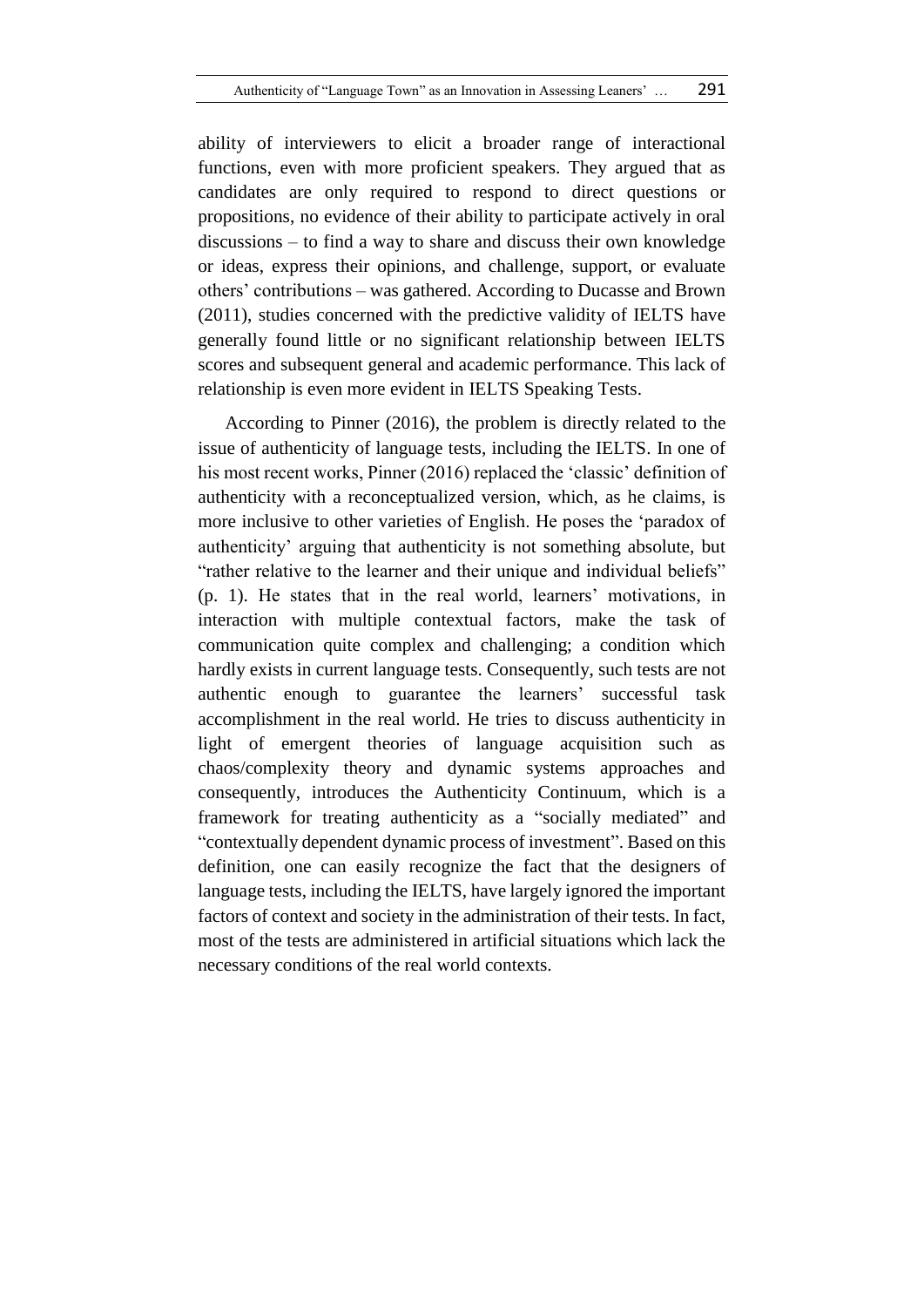Concerning the authenticity limitations of the IELTS tests, particularly the speaking module, this study was an action research to practice the present researcher's innovative idea of "Language Town" as an authentic method to replace IELTS speaking test for assessing learners' speaking ability in her Conversation classes.

# *Language Town*

Language Town is a simulated model town which is designed like a real town consisting of different places (e.g. a bank, a restaurant, shops, hospital, bus station, etc.), with some real primary facilities in each location and some proficient English language speakers in charge of each location. These proficient speakers play the role of attendants who interact with customers to fulfill their needs, just like what happens in the real world. The area of this town could be variable depending on the available space. The most important thing to consider is to design the town as real as possible to give the examinee the feeling of an authentic context. Each examinee is given a few missions, such as shopping, ordering food in a restaurant, depositing money in a bank, or other similar tasks that an individual is required to do in the real world. Those examinees that succeed to accomplish the task through effective communication, are considered as successful language users. The missions that are assigned to the students are selected based on the needs analysis carried out in advance.

# **Objective of the Study and Research Questions**

This study was intended to investigate the authenticity of the present researchers' idea of "Language Town" as a method for assessing learners' speaking ability. More specifically, this study tried to answer the following questions:

- 1. Is there any relationship between the learners' speaking scores obtained through Language Town method of assessment and those achieved using the IELTS testing system?
- 2. What are the examinees attitudes towards Language Town as a method of assessing speaking ability?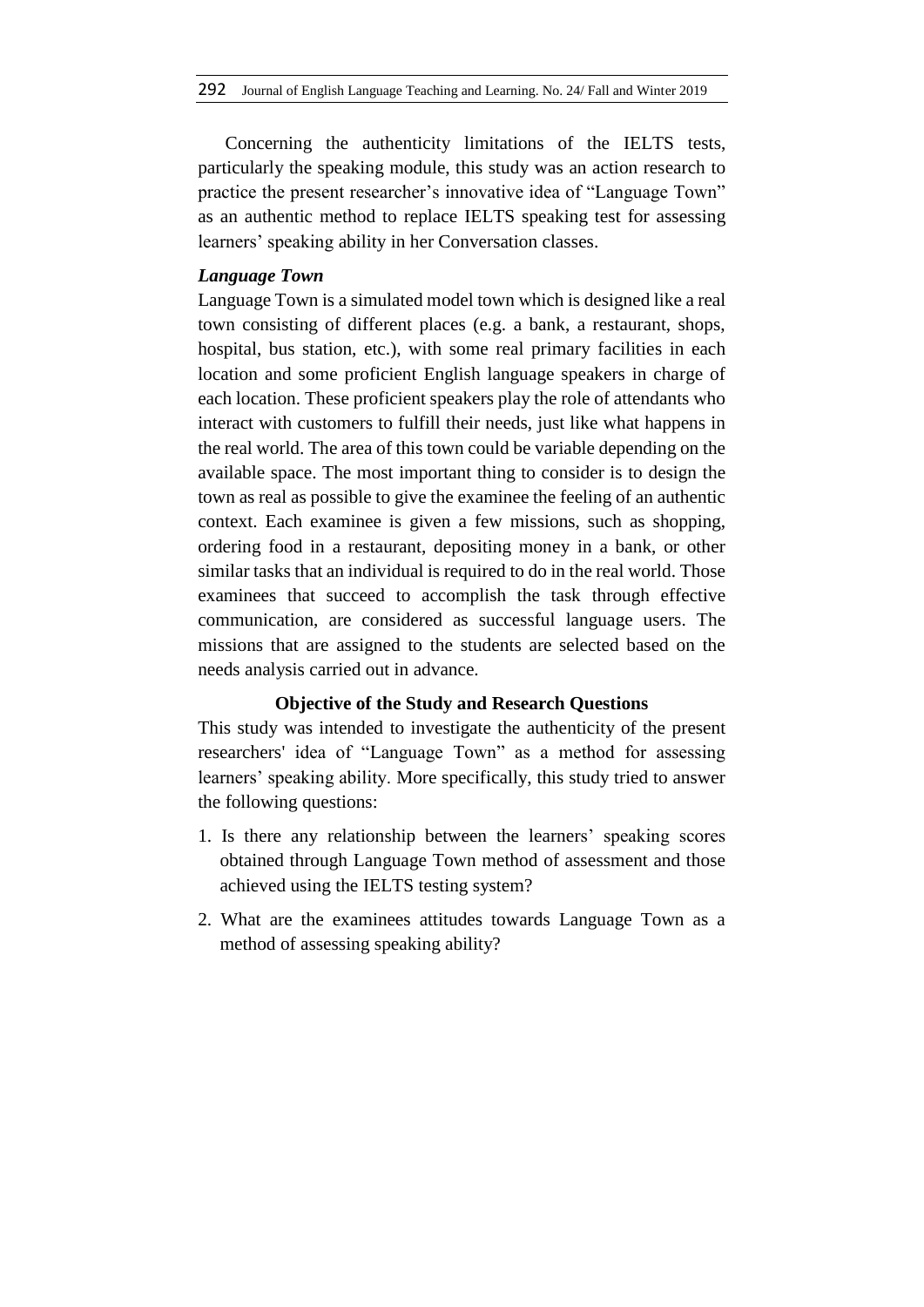## **Design of the Study**

This study used a mixed method to evaluate the authenticity of Language Town as a method for assessing learners' speaking ability. In the first phase of the study quantitative research was carried out to determine whether there is any correlation between the IELTS scores and Language Town scores. In the second phase of the study, a survey was conducted to elicit the participants' feelings and attitudes towards Language Town.

# *Participants*

The participants in this study were 31 undergraduate freshman students of Translation Studies (11 males and 20 females) at Jahrom University who were taking the 4-credit course of Conversation 2 with the present researcher. It was the second semester of the academic year.

### *Instruments*

IELTS speaking module questions were used to assess the learners' speaking ability in the first phase of the study. Different sets of questions were used for different participant to avoid practice effect.

IELTS Band Descriptors was used to assess the students' performance on both speaking tests (Appendix A).

Open-ended questions were used in the survey to elicit the learners' attitudes towards Language Town as a method for assessing their speaking ability (Appendix B).

# *Data Collection*

In the first phase of the study, the students' speaking ability was evaluated based on the IELTS testing system in two sessions. Conversation 2 is a 4-credit course which is held two sessions a week. The assessment took about 4 hours in each session. In this phase each student was interviewed by the researcher using the questions of the three parts of the IELTS test. In addition to the researcher who rated each student, another rater who was trained in advance was present to evaluate the students' performance using IELTS Band Descriptors. The average score of the two raters were calculated for each student to represent their IELTS speaking score. In the following week, Language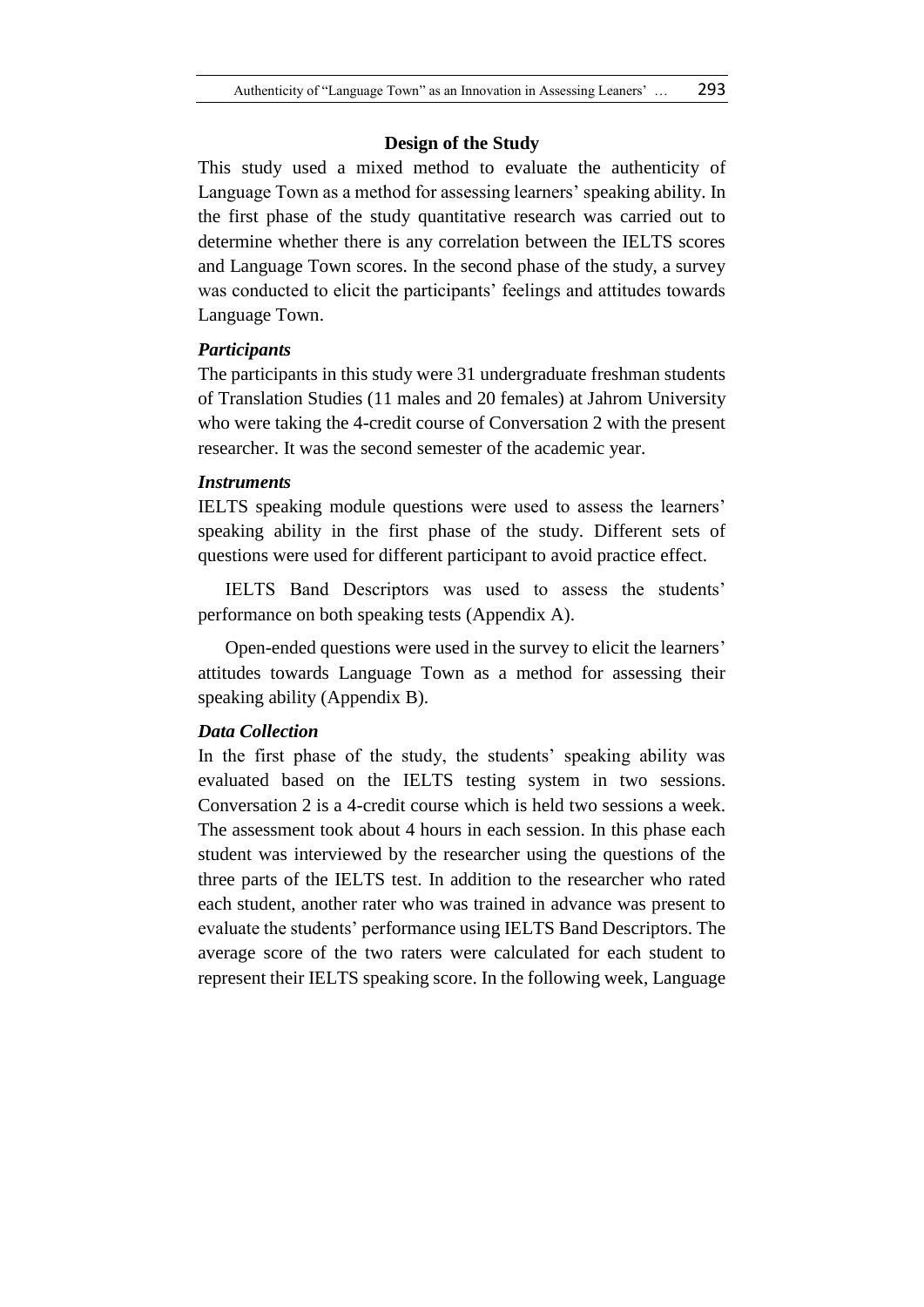Town method was used to assess their speaking ability. As a result, during the two sessions in the following week, each student was sent to the Language Town, which was designed in advance. Each student was given a few definite missions determined by the teacher; e.g. shopping, ordering food in a restaurant, depositing/withdrawing money in a bank, chatting and discussing a topic with friends, talking to university professors in their office, etc. In the present study, proficient senior students were appointed as attendants in different locations of the Language Town. Each student's speaking ability was measured by two raters who followed the students in each location in the town, observed them, and based on the IELTS Band Descriptors, evaluated their communicative competence through interaction with the attendants in each location. Just like the IELTS scores, the average scores of the two raters gained from the Language Town method were calculated for each student to represent their speaking ability.

In the second phase of the study, a survey was conducted to extract the students' attitudes towards the Language Town as an authentic method for assessing their speaking ability. To this end, a set of openended questions were designed in advance to be asked from the students. The first two questions asked about the examinees feelings towards their Language Town experience. And the second two questions focused on the authenticity of the tasks the examinees were assigned to accomplish. The questions were written in Farsi (the students' mother tongue) to avoid any probable misunderstanding. Also the students were asked to write their answers in Farsi to let them express their actual attitudes freely and comfortably. The examinees wrote their answers to the questions on sheets of papers which were collected for later analysis.

#### *Data Analysis*

Pearson Correlation was conducted between the two sets of scores obtained from the IELTS test and the Language Town method.

The answers to the survey questions were read and analyzed carefully to find about the students feelings and attitudes towards Language Town approach. Also the students' opinions towards the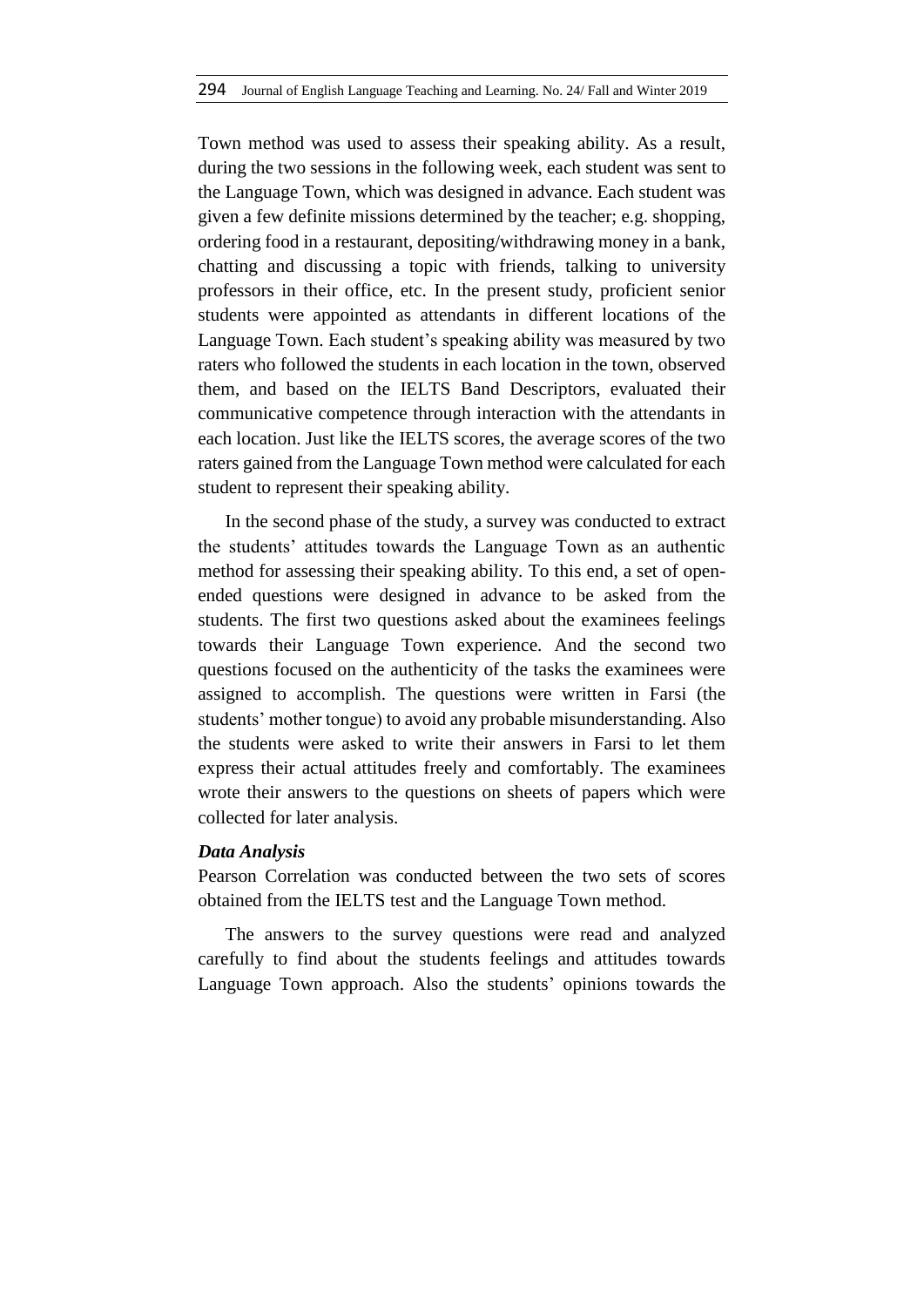authenticity of the Language Town were elicited through the analysis of the answers.

# **Results and Discussion**

Regarding the first question of the study, whether there is any relationship between the learners' speaking scores obtained through Language Town method of assessment and those achieved using the IELTS testing system, Tables 1 and 2 provide the answer. Having a look at the mean scores of the tests in Table 1, one can immediately notice that the mean of Language Town scores (4.8387) is smaller than that of the IELTS scores (5.8548).

### Table 1

#### Descriptive Statistics

|                      | Mean   | Std.<br>Deviation | N  |
|----------------------|--------|-------------------|----|
| <b>IELTS</b>         | 5.8548 | .91464            | 31 |
| <b>LGTOWN 4.8387</b> |        | 1.59367           | 31 |

Furthermore, Table 2 shows a weak correlation index (0.36) which is significant at the 0.05 level. This means that there is not a strong relationship between the participants' IELTS speaking scores and their scores obtained via the Language Town.

# Table 2

# Correlations

|              |                                   |              | <b>IELTS</b> LGTOWN |
|--------------|-----------------------------------|--------------|---------------------|
| <b>IELTS</b> | Pearson Correlation               | $\mathbf{1}$ | $.361*$             |
|              | $Sig. (2-tailed)$                 |              | .046                |
|              | N                                 | 31           | 31                  |
|              | <b>LGTOWN</b> Pearson Correlation | $.361*$      |                     |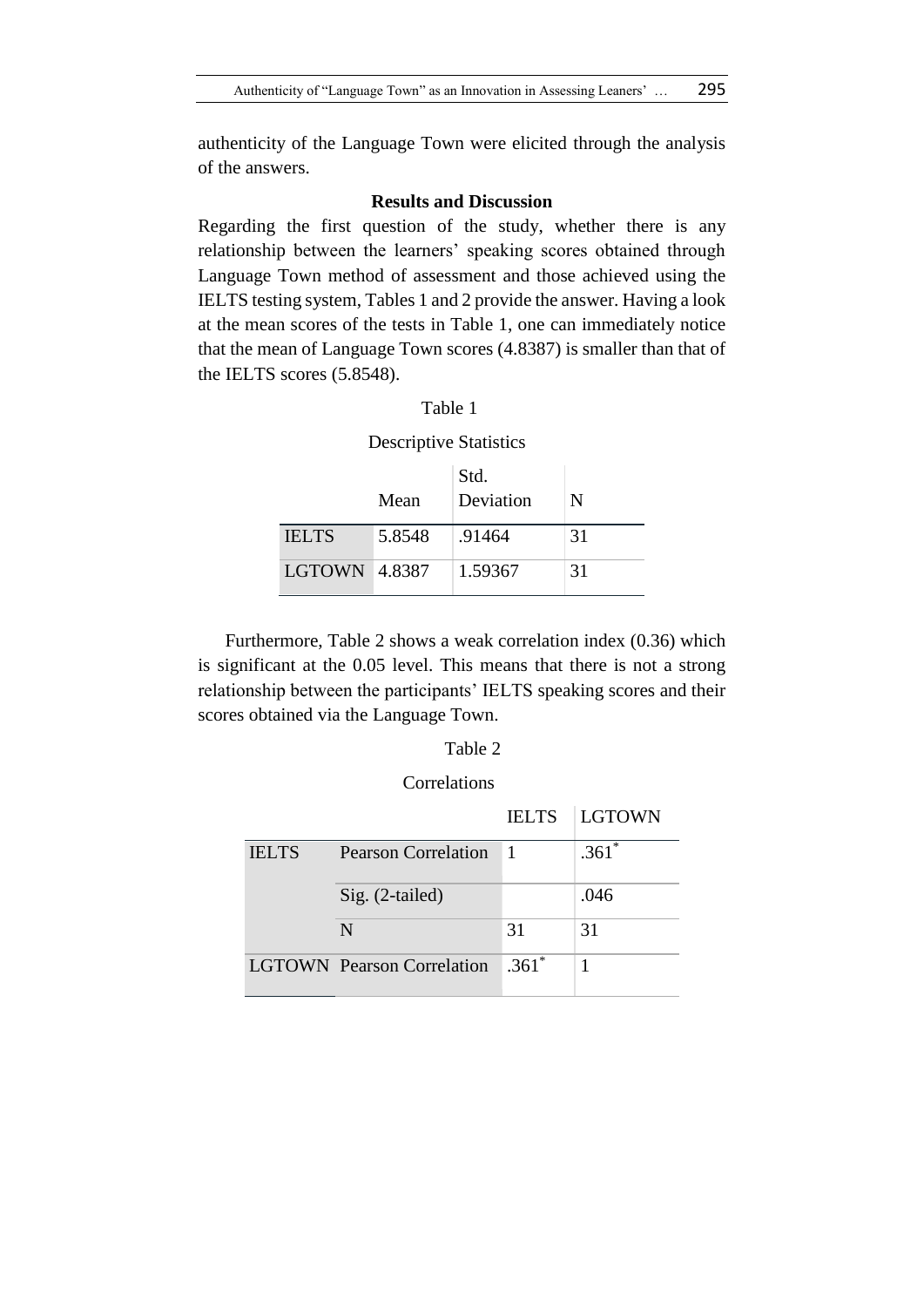| Sig. (2-tailed) | .046 |  |
|-----------------|------|--|
|                 |      |  |

\*. Correlation is significant at the 0.05 level (2-tailed).

One possible interpretation for the lower mean score of the Language Town test compared to that of the IELTS test might be the fact that Language Town tasks were more difficult for students to accomplish than the IELTS speaking module questions. This confirms Pinner's (2016) argument that in the real world, learners' motivations, in interaction with multiple contextual factors, make the task of communication quite complex and challenging; a condition which hardly exists in current language tests, including the IELTS tests. In fact, excluding the context and simply sitting in front of the examiner and answering a set of questions in IELTS tests is far easier than being situated in a real context which demand more complex and multidirectional interactions both with different participants and the real objects present in the environment.

On the other hand, the weak correlation in Table 2 can imply that IELTS tests cannot truly predict the learners' success in the real context of the target language community. This is exactly in line with the previous studies (Allwright & Banerjee, 1997; Cotton & Conrow, 1998; Hill, Storch, & Lynch, 1999; Kerstjen & Nery, 2000; Moore & Morton, 1999; Paul, 2007; Rea-Dickins, et al. 2007) which indicated a low predictive validity for the IELTS tests. One good justification for the weak correlation between the two sets of scores could be what Ducasse and Brown (2011) argued that the structured nature of the IELTS speaking interviews appears to limit the ability of interviewers to elicit a broader range of interactional functions, even with more proficient speakers. In fact, since candidates are only required to respond to direct questions or propositions, there is no evidence of their ability to participate actively in oral discussions, such as finding a way to share and discuss their own knowledge or ideas, expressing their opinions, and challenging, supporting, or evaluating others' contributions. This is also confirmed by the lower mean of the Language Town scores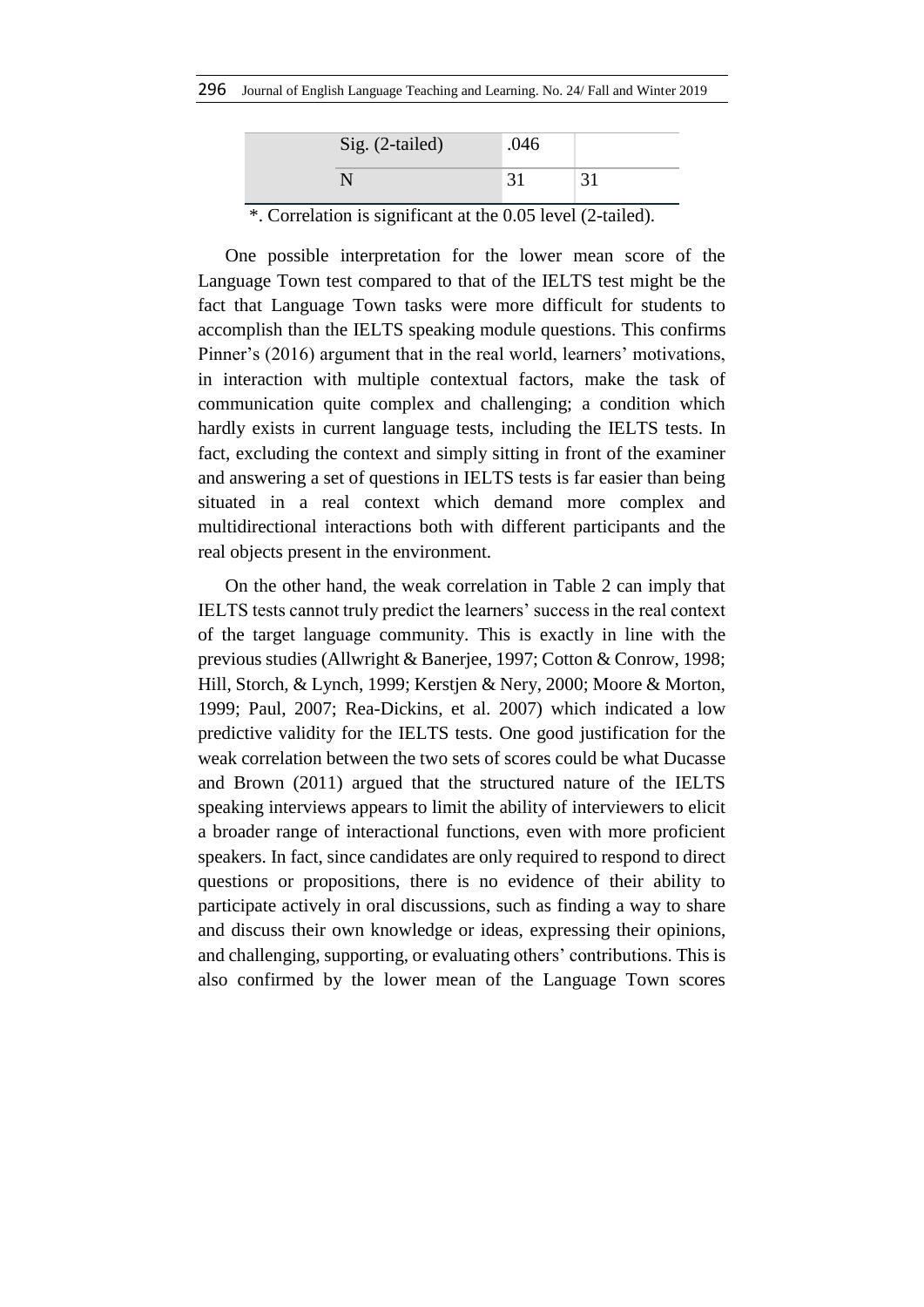compared to the IELTS scores, showing the fact that Language Town tasks probably demanded a higher-order and more complex cognitive ability compared to those in the IELTS test.

Furthermore, the results of the survey revealed that almost all the students were interested in and had positive views towards Language Town as an authentic method of assessment. For example, one of the students stated, "testing in a … mmm… real context like Language Town is more exciting and …mmm… more meaningful." At the same time, they argued that the tasks in the Language Town were more challenging to accomplish. For example, when one of the participants was asked why he thought Language Town tasks were more demanding, he answered, "in the IELTS speaking test, the only thing we …mmm… had to do was to answer the questions the interviewer asked… but in the Language Town I have to speak with a person, act physically, and work with real objects to complete the tasks… so I need more concentration." Some other students argued that since it felt like a real context and that they had to interact with different people, speaking and communication were more difficult in the Language Town compared to the IELTS test. In fact, most of the answers implied the fact that the multiple contextual factors involved in the Language Town had made it more challenging and demanding.

On the whole, considering the results of both the correlation and that of the survey, one can infer that the Language Town has provided an authentic context which, as Pinner (2016) stated, replaced the 'classic' definition of authenticity with a reconceptualized version, which, as he claims, is more inclusive to other varieties of English. In fact, Language Town created a real context in which the learners' unique and individual beliefs were involved in doing the tasks. Language Town, due to its similarity to the real world situations, entangles learners' motivations, in interaction with multiple contextual factors and consequently, makes the task of communication quite complex and challenging; a condition which hardly exists in other language tests, like IELTS. In fact, a testing context like the Language Town can introduce tasks which are, as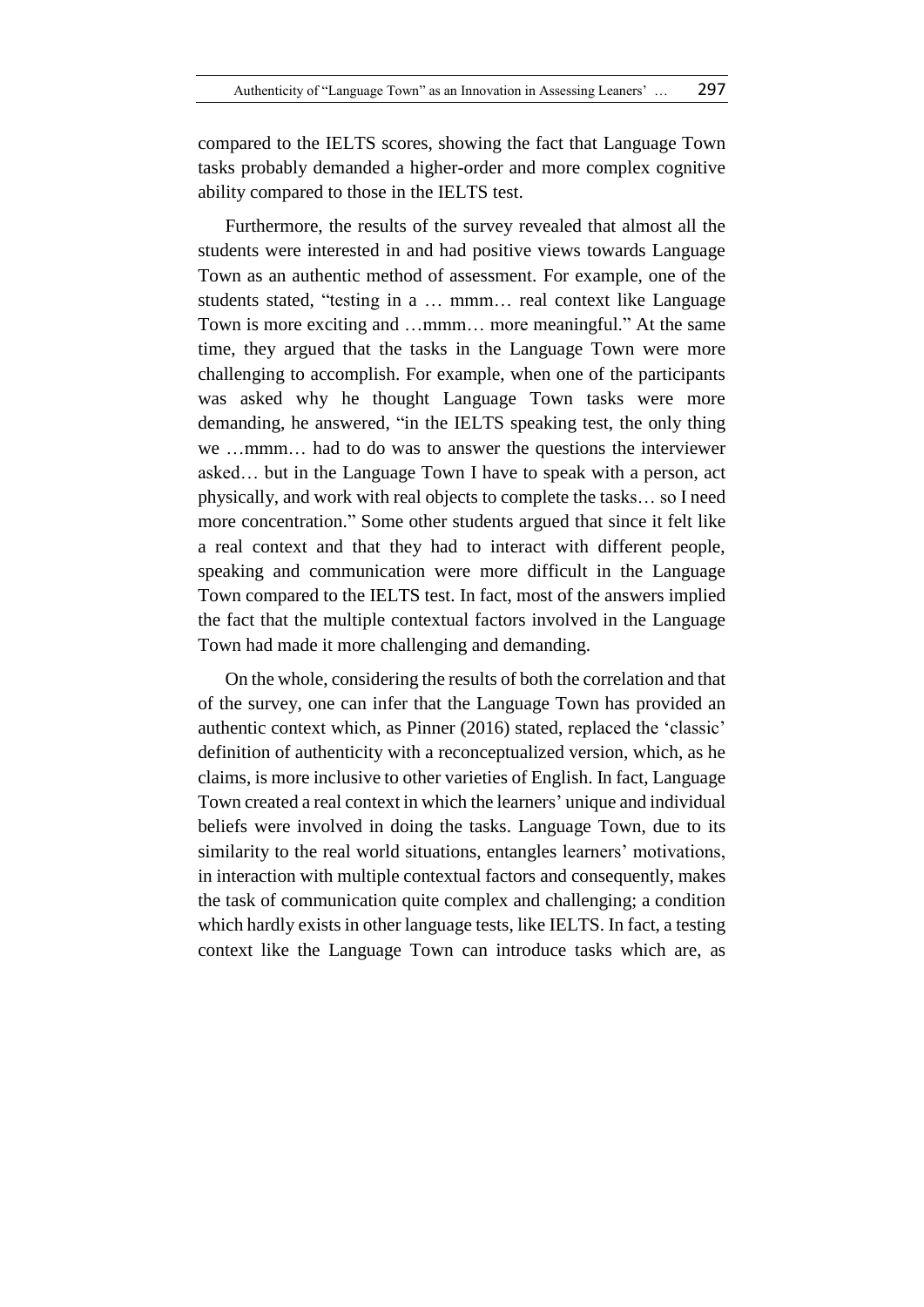Pinner (2016) argued, "dynamic", "socially mediated", "contextually dependent", and in one word, authentic.

# **Limitations of Language Town Idea**

One obvious limitation of the Language Town idea as an authentic method for assessing the speaking ability is its low practicality, especially for high-stake tests. The need for a large space, decoration, various objects, and proficient attendants in each location are both expensive and time-consuming. In fact, it is not economical to develop such a Language Town for every speaking test and by every institute independently. However, one possible solution to this problem is to replace current language labs in schools, universities, and language institutes with small Language Towns. That is, we can devise one large, fixed, and permanent Language Town as a center specifically allocated to testing learners' speaking ability. In this way, the Language Town will be designed and equipped once and used by different groups of learners who should reserve the Language Town in advance to be used for their testing purposes.

Another idea, which could be even more economical than those mentioned above, is to develop a Virtual Language Town (VLT). This is what can be used easily in high-stake tests as well. In the following section, an imaginary VLT has been described and the way it functions has been elaborated.

# **Virtual Language Town (VLT): An economical solution to current inauthentic language tests**

Wherever it is too dangerous, expensive or impractical to do something in reality, Virtual Reality (VR) is the answer (Virtual Reality Society, 2017). Considering the practical limitations of the Language Town, VLT can be considered as an innovation in the field of language testing. VLT is a virtual interactive Language Town utilizing virtual reality technology and computer programs which place the examinees in simulated 3D locations with smart virtual participants with whom test takers can communicate and be evaluated by automatic and intelligent raters based on predetermined rubrics and criteria defined for the program. In fact, VLT can make use of VR technology to place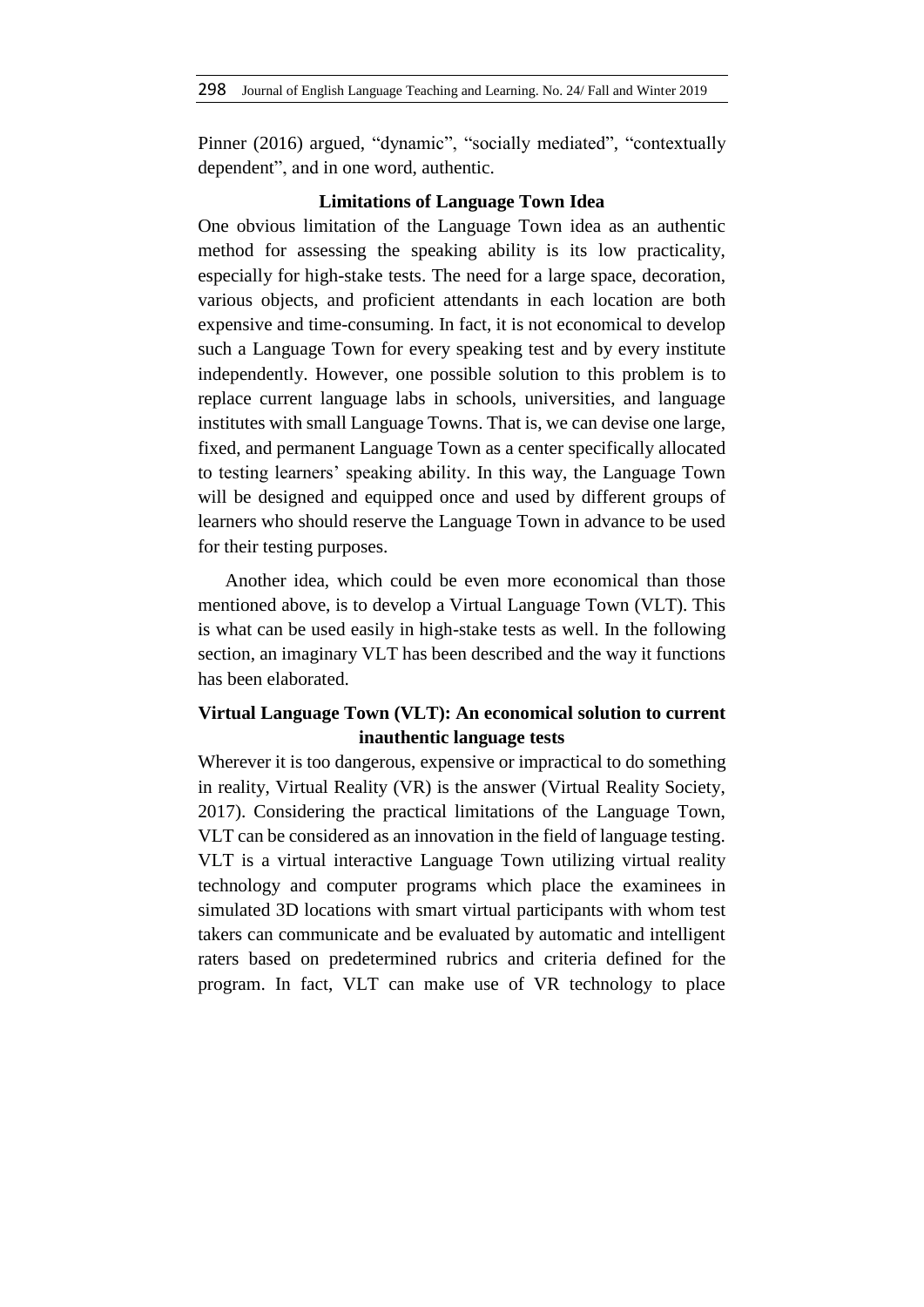language test takers in different locations and situations to interact with various virtual characters in each place. This is exactly what happens in interactive computer games. This can be done through collaboration among TESL, linguistics, and computer program experts.

One can think of an examinee standing in front of a 3D screen which displays a Language town. She starts walking in the streets looking for a bank nearby. She finds the bank, enters the building, takes a turn, and goes to the virtual banker. She starts communicating with the banker to do her banking affairs. After she completes her mission in the bank, she comes out of the building and since she feels a little bit tired, she goes to a coffee shop for some drink. She sits at the table, picks the menu and selects her favorite drink. Then she asks the waiter to come to her table and write down her order. After having her drink she asks for the bill and pays the bill. These are some sample missions that are given to the examinee to be accomplished within a predetermined amount of time to test her language use competence and in particular her speaking ability. The VLT is programmed in such a way that only those examinees who can communicate effectively can complete each task successfully and be considered as competent language users. Different levels of competencies can be defined in advance for the program and each candidate, based on their knowledge, can be assigned to their appropriate levels. Depending on the institute's goals, VLT can be programmed for both prognostic and evaluation of attainment tests. Furthermore, VLT can be administered simultaneously for a large number of students depending on the number of 3D screens available in the testing center.

# **Conclusion**

Regarding the results of the present study, Language Town, especially its VLT version, can be considered as an authentic and economical method for testing all language skills, including the speaking ability. In fact, Language Town can replace language labs in different institutes including schools and universities to solve the problem of current language tests which suffer from inauthenticity and low predictive validity. Being situated in a simulated context with those characteristics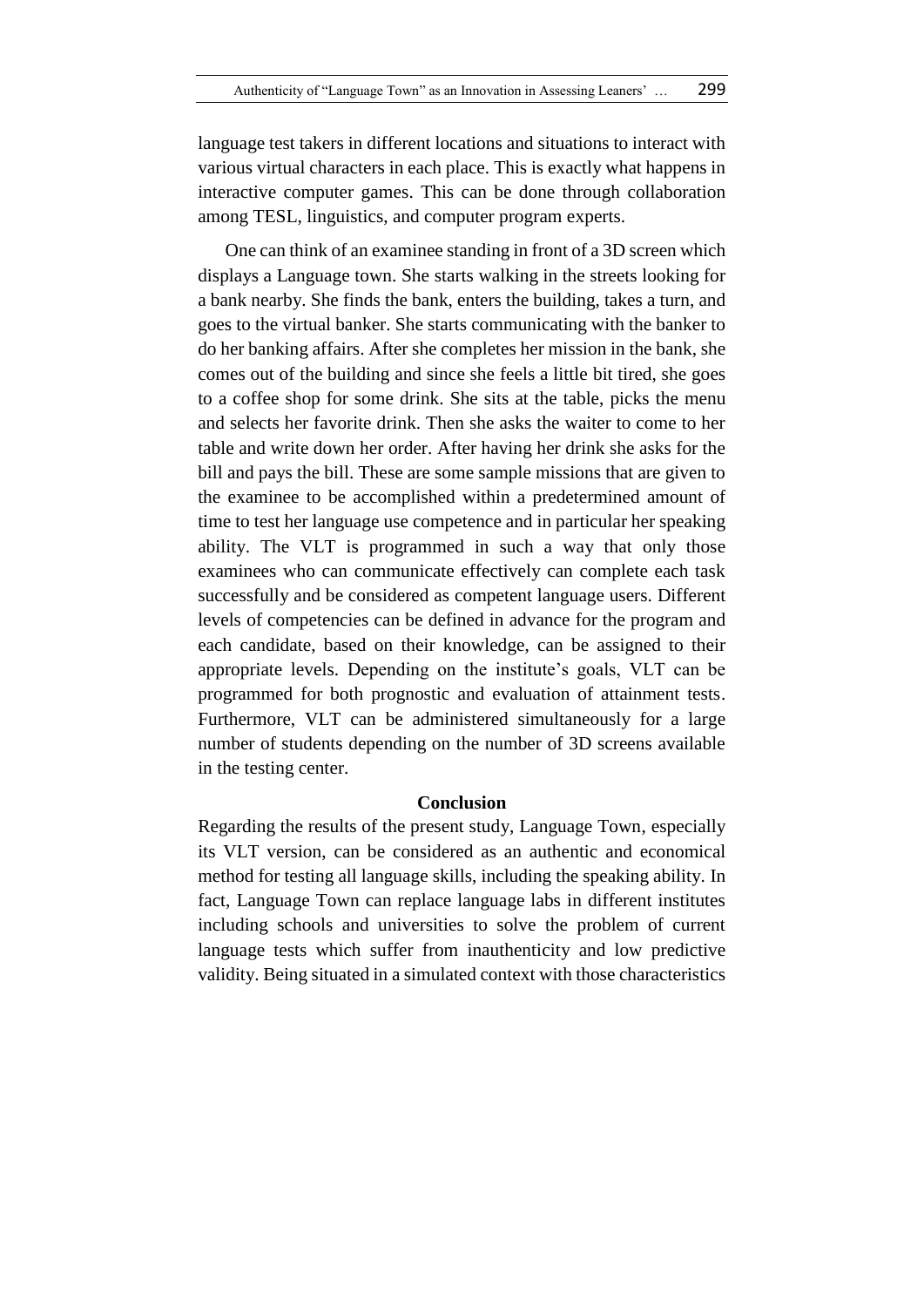of the real world, both the examiners and examinees can much better evaluate one's competencies in a second or foreign language. Language Town method of assessment is especially useful for those teachers and learners of a second language, who in particular deal with the language for the purpose of using it in the real context of the target language community. Considering vital context-dependent competencies, such as pragma-linguistics and sociolinguistics, in addition to the knowledge of syntax, language functions, fluency and coherence, pronunciation, range of lexis, Language Town can prepare learners appropriately for the real and challenging tasks they encounter in the real world.

# **References**

- Allwright, J., & Banerjee, J. (1997). *Investigating the accuracy of admissions criteria: A case study on a British university*. Lancaster: Institute for English Language Education, Lancaster University.
- Cotton, F., & Conrow, F. (1998). An investigation of the predictive validity of IELTS amongst a sample of international students studying at the University of Tasmania. In S. Wood (Ed.), *IELTS Research Reports, 1*, 72- 115. Canberra: IELTS Australia, Pty Ltd & British Council.
- Ducasse, A. M. & Brown, A. (2011). The role of interactive communicationin IELTS speaking and its relation to candidates' preparedness for study or training contexts. *IELTS Research Report, 12*, 1-26.
- Ingram D.E. (2003). Methodology in the new millennium: Towards more authenticity in language learning and assessment. Paper to the First International Conference on pedagogies and learning, *New meanings for the new millennium*, University of Southern Queensland,Toowoomba, 1-4 October, 2003.
- Ingram, D. & Bayliss, A. (2007). IELTS as a predictor of academic language performance, Part 1, in *IELTS Research Reports Volume 7*, IELTS Australia, Canberra and British Council, London, 137-203.
- Kerstjen, M., & Nery, C. (2000). Predictive validity in the IELTS test. In R. Tulloh (Ed.), *IELTS Research Reports* (Vol. 6)*,* (pp. 85-108). Canberra: IELTS Australia, Pty Ltd.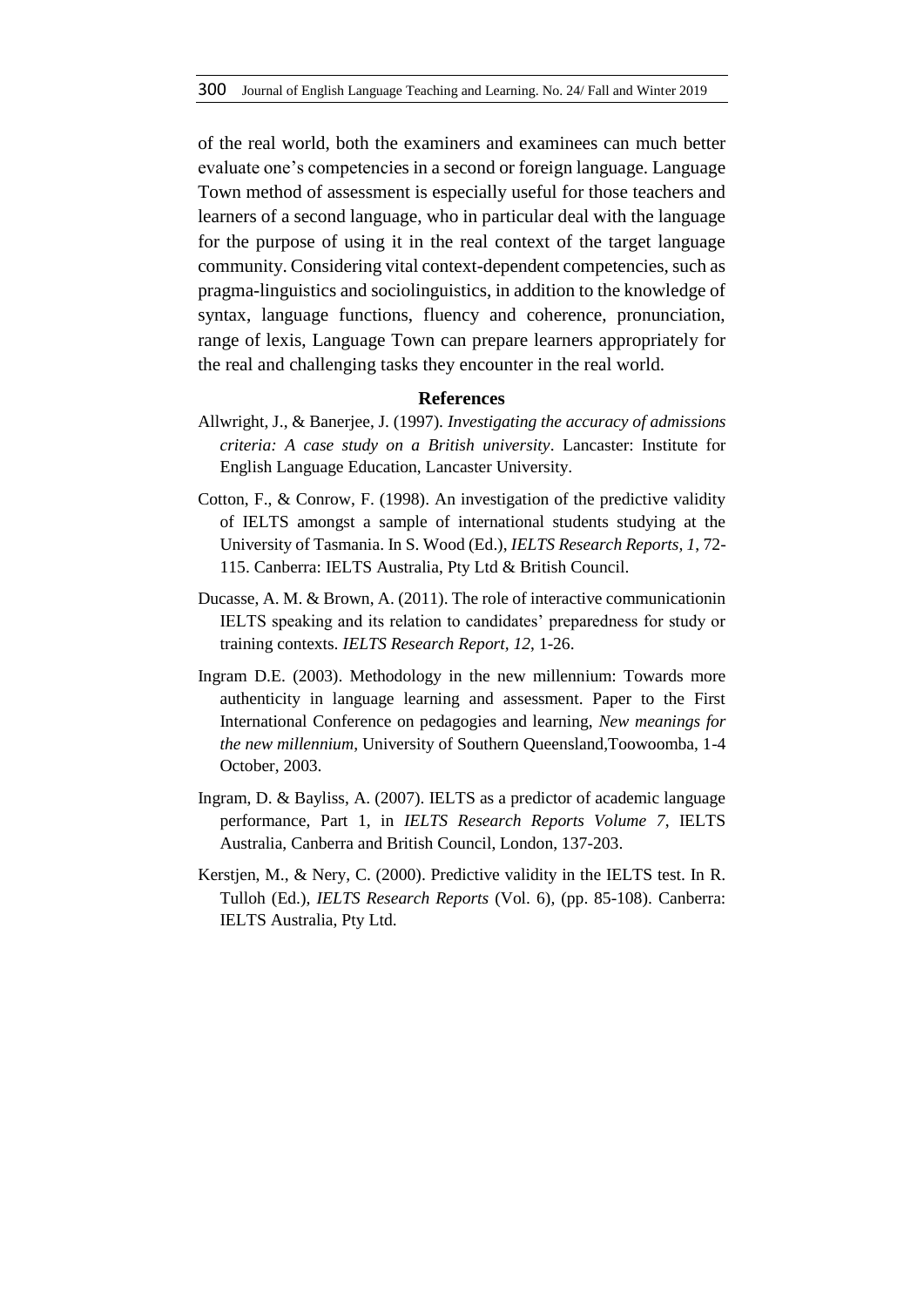- Moore, T. & Morton, J. (1999). Authenticity in the IELTS Academic Module Writing Test: A comparative study of Task 2 items and university assignments. *EA Journal*, 2, 64-106.
- Paul, A. (2007). IELTS as a predictor of academic language performance, Part 2. In P.
- McGovern & S. Walsh, *IELTS Research Reports,* (Vol. 6) (pp. 205-240). Canberra: IELTS Australia, Pty Ltd.
- Rea-Dickins, P., Keily, R., & Yu, G. (2007). Student identity, learning and progression: The affective and academic impact of IELTS on 'successful' candidates. In P. McGovern & S. Walsh, *IELTS Research Reports,* (Vol. 6) (pp. 56-136). Canberra: IELTS Australia, Pty Ltd.

## **Appendices**

Appendix A

| <b>Band</b>  | <b>Fluency and coherence</b>                                                                                                                                                                                                                                                               | <b>Lexical resource</b>                                                                                                                                                                                                                           | <b>Grammatical range and accuracy</b>                                                                                                                                                           | Pronunciation                                                                                                                                                                                                                                                        |
|--------------|--------------------------------------------------------------------------------------------------------------------------------------------------------------------------------------------------------------------------------------------------------------------------------------------|---------------------------------------------------------------------------------------------------------------------------------------------------------------------------------------------------------------------------------------------------|-------------------------------------------------------------------------------------------------------------------------------------------------------------------------------------------------|----------------------------------------------------------------------------------------------------------------------------------------------------------------------------------------------------------------------------------------------------------------------|
| ۹            | · speaks fluently with only rare repetition or self-correction:<br>. any hesitation is content-related rather than to find words<br>or grammar<br>· speaks coherently with fully appropriate cohesive features<br>· develops topics fully and appropriately                                | · uses vocabulary with full flexibility and precision in all<br>topics<br>· uses idiomatic language naturally and accurately                                                                                                                      | · uses a full range of structures naturally and appropriately<br>· produces consistently accurate structures apart from 'slips'<br>characteristic of native speaker speech                      | · uses a full range of pronunciation features with precision<br>and subtlety<br>· sustains flexible use of features throughout<br>. is effortless to understand                                                                                                      |
| R.           | · speaks fluently with only occasional repetition or self-<br>correction; hesitation is usually content-related and only<br>rarely to search for language<br>· develops topics coherently and appropriately                                                                                | · uses a wide vocabulary resource readily and flexibly to<br>convey precise meaning<br>· uses less common and idiomatic vocabulary skifully, with<br>occasional inaccuracies<br>· uses paraphrase effectively as required                         | · uses a wide range of structures flexibly<br>• produces a majority of error-free sentences with only very<br>occasional inappropriacies or basic/non-systematic errors                         | · uses a wide range of pronunciation features<br>· sustains flexible use of features, with only occasional<br>. is easy to understand throughout: L1 accent has minimal<br>effect on intelligibility                                                                 |
|              | · speaks at length without noticeable effort or loss of<br>coherence<br>. may demonstrate language-related hesitation at times, or<br>some repetition and/or self-correction<br>. uses a range of connectives and discourse markers with<br>some flexibility                               | . uses vocabulary resource flexibly to discuss a variety of<br>topics<br>uses some less common and idiomatic vocabulary and<br>shows some awareness of style and collocation, with some<br>inappropriate choices<br>· uses paraphrase effectively | . uses a range of complex structures with some flexibility<br>. frequently produces error-free sentences, though some<br>grammatical mistakes persist                                           | . shows all the positive features of Band 6 and some, but not<br>all, of the positive features of Band 8                                                                                                                                                             |
|              | . is willing to speak at length, though may lose coherence at . has a wide enough vocabulary to discuss topics at length<br>times due to occasional repetition, self-correction or<br>hesitation<br>. uses a range of connectives and discourse markers but not<br>always appropriately    | and make meaning clear in spite of inappropriacies<br>· generally paraphrases successfully                                                                                                                                                        | uses a mix of simple and complex structures, but with<br><b>Imited flexibility</b><br>. may make frequent mistakes with complex structures<br>though these rarely cause comprehension problems  | · uses a range of pronunciation features with mixed control<br>. shows some effective use of features but this is not<br>cuctained<br>· can generally be understood throughout, though<br>mispronunciation of individual words or sounds reduces<br>clarity at times |
| 5            | · usually maintains flow of speech but uses repetition, self<br>correction and/or slow speech to keep going<br>. may over-use certain connectives and discourse markers<br>• produces simple speech fluently, but more complex<br>communication causes fluency problems                    | · manages to talk about familiar and unfamiliar topics but<br>uses vocabulary with limited flexibility<br>· attempts to use paraphrase but with mixed success                                                                                     | · produces basic sentence forms with reasonable accuracy<br>. uses a limited range of more complex structures, but these<br>usually contain errors and may cause some comprehension<br>problems | . shows all the positive features of Band 4 and some, but not<br>all, of the positive features of Band 6                                                                                                                                                             |
|              | . cannot respond without noticeable pauses and may speak . is able to talk about familiar topics but can only convey<br>slowly, with frequent repetition and self-correction<br>. links basic sentences but with repetitious use of simple<br>connectives and some breakdowns in coherence | basic meaning on unfamiliar topics and makes frequent<br>errors in word choice<br>· rarely attempts paraphrase                                                                                                                                    | . produces basic sentence forms and some correct simple<br>sentences but subordinate structures are rare<br>• errors are frequent and may lead to misunderstanding                              | . uses a limited range of pronunciation features<br>· attempts to control features but lapses are frequent<br>. mispronunciations are frequent and cause some difficulty<br>for the listener                                                                         |
|              | · speaks with long pauses<br>. has limited ability to link simple sentences<br>· gives only simple responses and is frequently unable to<br>convey basic message                                                                                                                           | · uses simple vocabulary to convey personal information<br>. has insufficient vocabulary for less familiar topics                                                                                                                                 | . attempts basic sentence forms but with limited success, or .<br>relies on apparently memorised utterances<br>. makes numerous errors except in memorised expressions                          | shows some of the features of Band 2 and some but not<br>all, of the positive features of Band 4                                                                                                                                                                     |
| <sup>2</sup> | · pauses lengthily before most words<br>· little communication possible                                                                                                                                                                                                                    | . only produces isolated words or memorised utterances                                                                                                                                                                                            | · cannot produce basic sentence forms                                                                                                                                                           | · Speech is often unintelliable                                                                                                                                                                                                                                      |
|              | · no communication possible<br>· no rateable language                                                                                                                                                                                                                                      |                                                                                                                                                                                                                                                   |                                                                                                                                                                                                 |                                                                                                                                                                                                                                                                      |
| $\mathbf{a}$ | · does not attend                                                                                                                                                                                                                                                                          |                                                                                                                                                                                                                                                   |                                                                                                                                                                                                 |                                                                                                                                                                                                                                                                      |